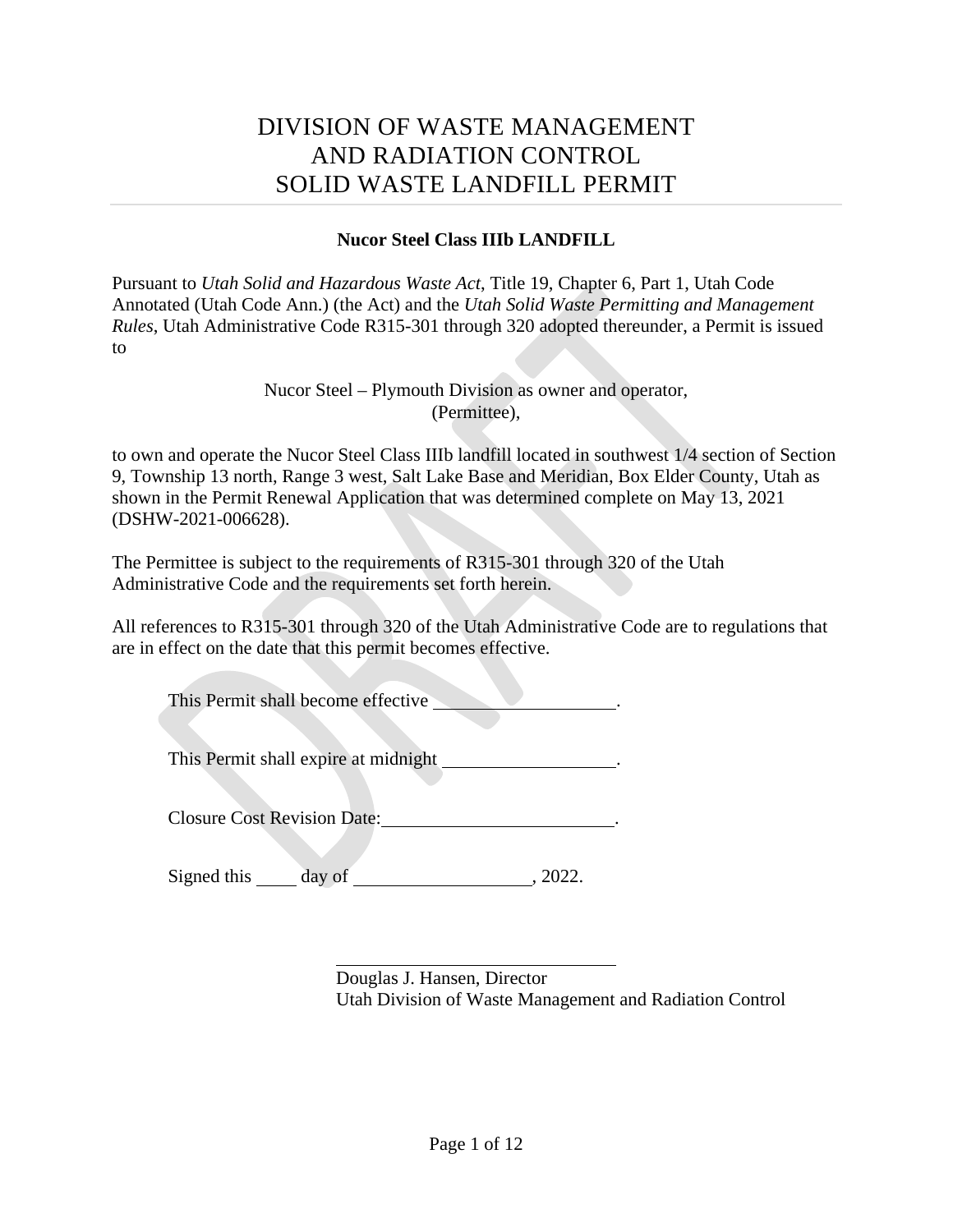# **FACILITY OWNER/OPERATOR INFORMATION**

| <b>LANDFILL NAME:</b>              |  | <b>Nucor Steel Class IIIb Landfill</b>                                                                                                                                                                     |
|------------------------------------|--|------------------------------------------------------------------------------------------------------------------------------------------------------------------------------------------------------------|
| <b>OWNER NAME:</b>                 |  | Nucor Steel – Plymouth Division                                                                                                                                                                            |
| <b>OWNER ADDRESS:</b>              |  | P.O. Box 100<br>Plymouth, Uah 84330                                                                                                                                                                        |
| <b>OWNER PHONE NO.:</b>            |  | $(435)$ 458-2300                                                                                                                                                                                           |
| <b>OPERATOR NAME:</b>              |  | Nucor Steel – Plymouth Division                                                                                                                                                                            |
| <b>OPERATOR</b><br><b>ADDRESS:</b> |  | P.O. Box 100<br>Plymouth, Uah 84330                                                                                                                                                                        |
| <b>OPERATOR PHONE</b><br>NO.       |  | $(435)$ 458-2300                                                                                                                                                                                           |
| <b>TYPE OF PERMIT:</b>             |  | Class III Landfill                                                                                                                                                                                         |
| <b>PERMIT NUMBER:</b>              |  | 0001R3                                                                                                                                                                                                     |
| <b>LOCATION:</b>                   |  | Landfill site is located in Township 13 North, Range 3<br>West, Section 9, SLBM; Box Elder County,                                                                                                         |
|                                    |  | 41 <sup>°</sup> 52' 35"<br>Latitude:<br>$112^{\circ} 11' 46''$<br>Longitude:                                                                                                                               |
| PERMIT HISTORY                     |  | This facility first received a permit to accept solid<br>waste on April 15, 1980. This is the third renewal of<br>the permit. This renewal permit is effective on the date<br>shown on the signature page. |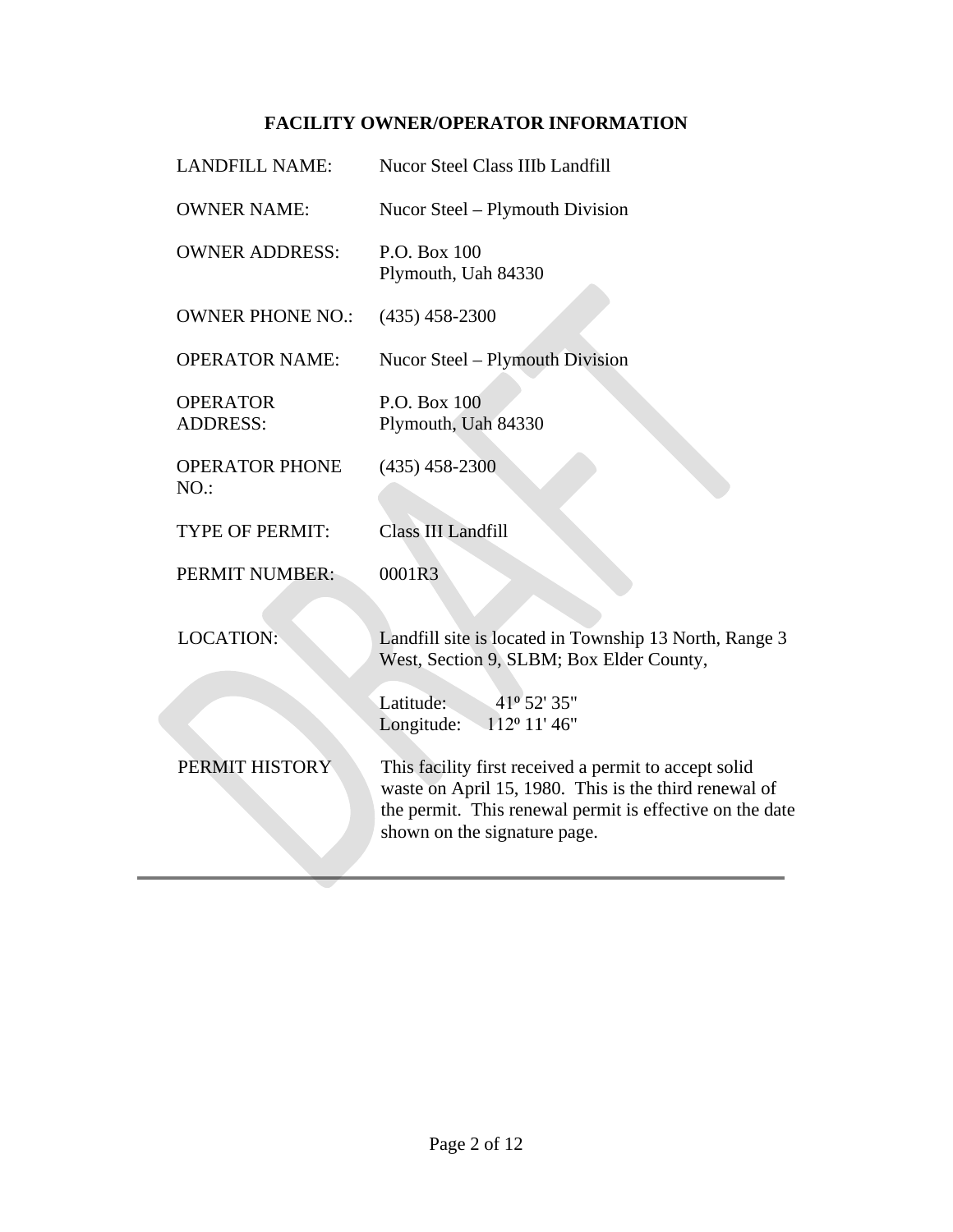The term, "Permit," as used in this document is defined in R315-301-2(55) of the Utah Administrative Code. Director as used throughout this permit refers to the Director of the Division of Waste Management and Radiation Control.

The renewal application for Nucor Steel landfill (April 16, 2021, DSHW-2021-005933) was deemed complete on the date shown on the signature page of this Permit. All representations made in the attachments of this permit are enforceable under R315-301-5(2) of the Utah Administrative Code. Where differences in wording exist between this Permit and the attachments, the wording of this Permit supersedes that of the attachments.

This Permit consists of the signature page, Facility Owner/Operator Information section, sections I through V and all attachments to this Permit.

The facility as described in this Permit consists of a Class IIIb, disposal cell.

Compliance with this Permit does not constitute a defense to actions brought under any other local, state, or federal laws. This Permit does not exempt the Permittee from obtaining any other local, state or federal permits or approvals required for the facility operation.

The issuance of this Permit does not convey any property rights, in either real or personal property, or any exclusive privileges. Nor does this Permit authorize any injury to private property or any invasion of personal rights, nor any infringement of federal, state or local laws or regulations, including zoning ordinances.

The provisions of this Permit are severable. If any provision of this Permit is held invalid for any reason, the remaining provisions shall remain in full force and effect. If the application of any provision of this Permit to any circumstance is held invalid, its application to other circumstances shall not be affected.

By this Permit, the Permittee is subject to the following conditions.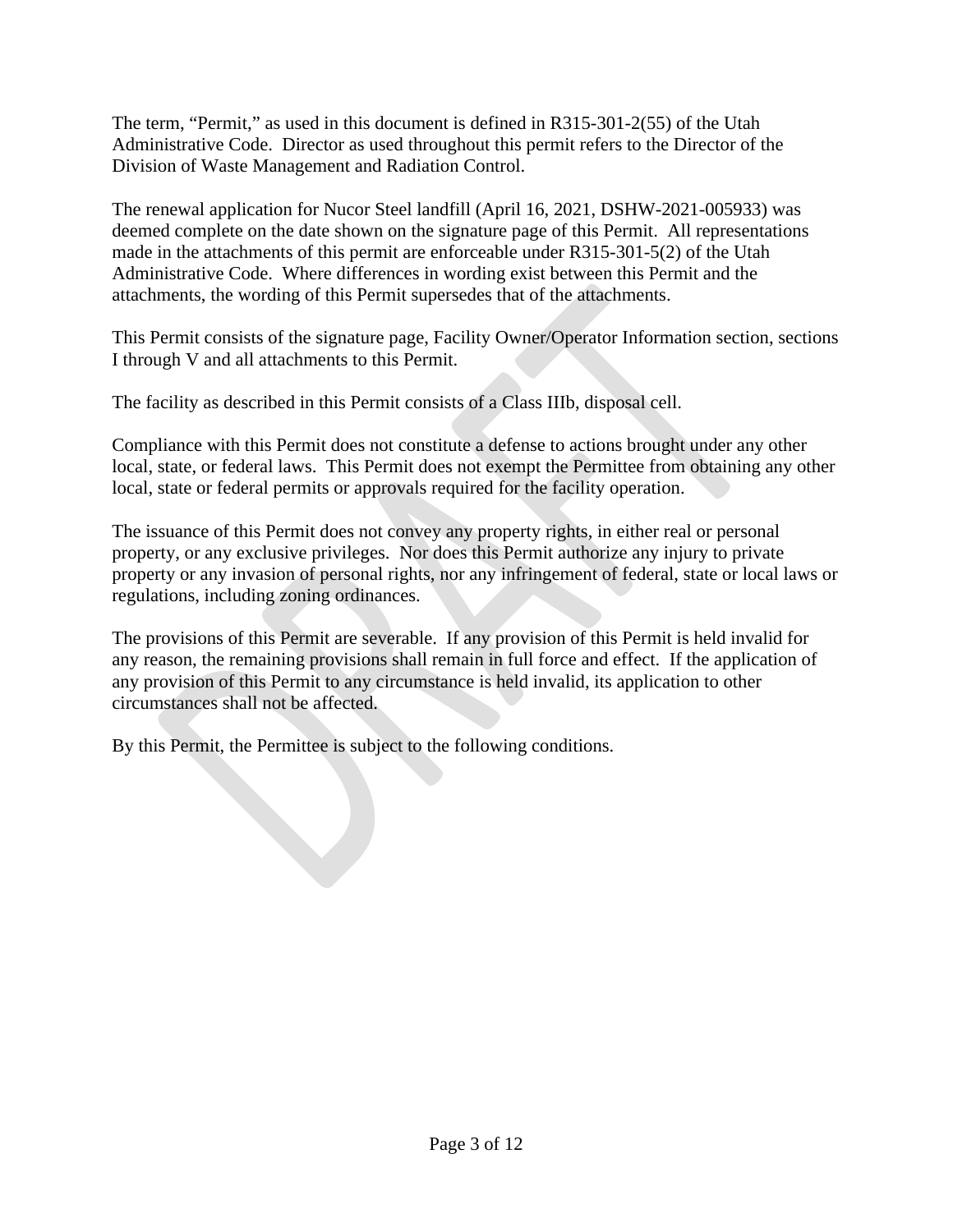# **PERMIT REQUIREMENTS**

# **I. GENERAL COMPLIANCE RESPONSIBILITIES**

## I.A. General Operation

I.A.1. The Permittee shall operate the landfill in accordance with all applicable requirements of R315-304 of the Utah Administrative Code, that are in effect as of the date of this Permit unless otherwise noted in this Permit. Any permit noncompliance or noncompliance with any applicable portions of Utah Code Ann. § 19-6-101 through 125 and applicable portions of R315-301 through 320 of the Utah Administrative Code constitutes a violation of the Permit or applicable statute or rule and is grounds for appropriate enforcement action, permit revocation, modification, termination, or denial of a permit renewal application.

## <span id="page-3-0"></span>I.B. Acceptable Waste

- I.B.1. This Permit is for disposal of nonhazardous industrial solid waste, as defined in R315- 301-2(35) of the Utah Administrative Code, generated by Nucor Steel – Plymouth Division and as described in the Permit Application and carcasses of animals generated as part of the facility operations. The permittee may accept PCB's as specified by R315-315-7(2) of the Utah Administrative Code
- I.C. Prohibited Waste (list all prohibited wastes defined by rule or in the permit application.)
- I.C.1. Hazardous waste as defined by R315-261 of the Utah Administrative Code;
- I.C.2. PCB's as defined by R315-301-2(53) of the Utah Administrative Code, except PCB's specified by R315-315-7(2)(a) and (c) of the Utah Administrative Code;
- I.C.3. Household waste;
- I.C.4. Municipal waste;
- I.C.5. Special waste except as specified in this permit;
- I.C.6. Commercial waste; and
- I.C.7. Containers larger than household size (five gallons) holding any liquid, noncontainerized material containing free liquids or any waste containing free liquids in containers larger than five gallons.
- I.C.8. Regulated asbestos-containing material.
- I.C.9. Any prohibited waste received and accepted for disposal at the facility shall constitute a violation of this Permit, of Utah Code Ann. § 19-6-101 through 125 and of R315-301 through 320 of the Utah Administrative Code.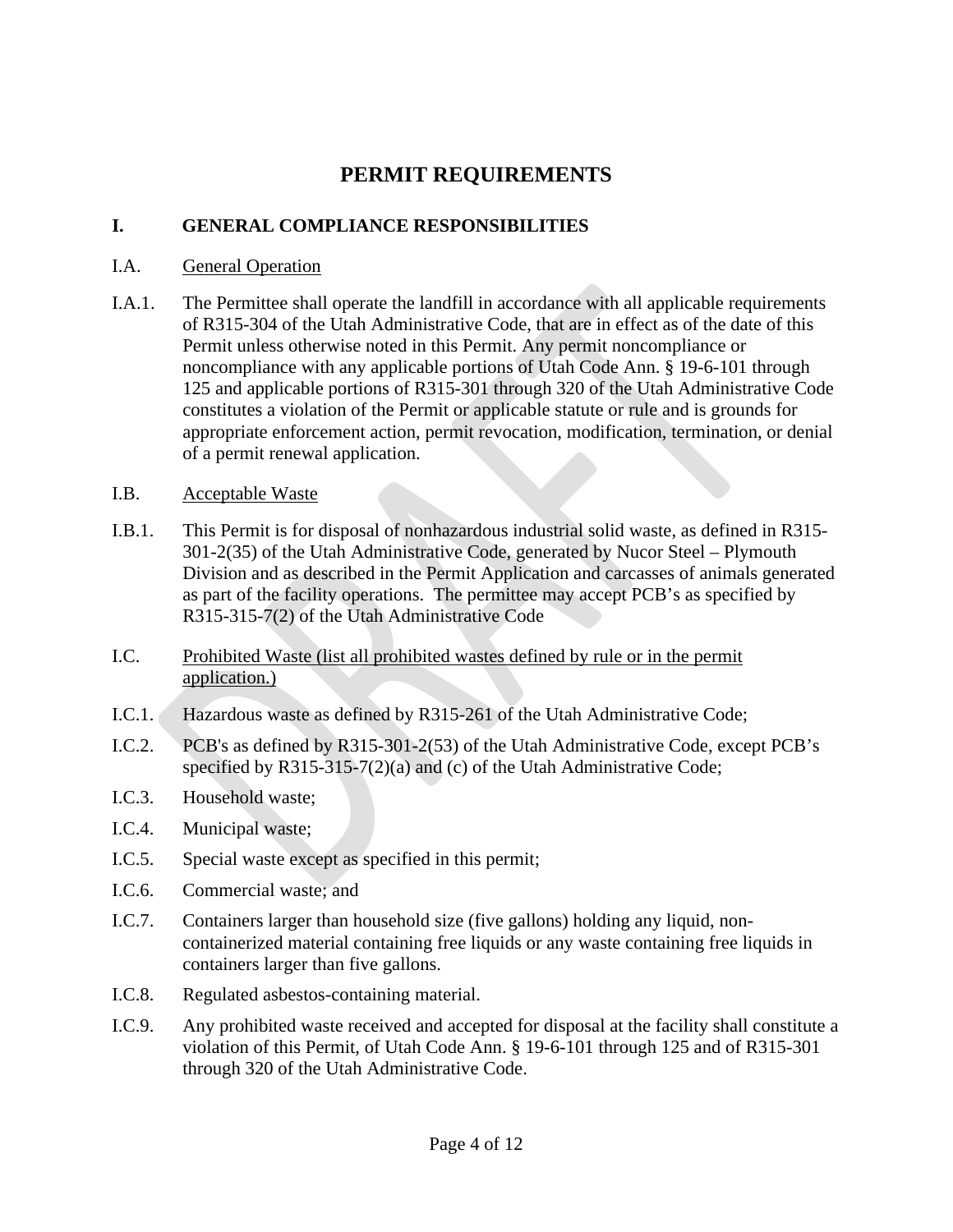#### I.D. Inspections and Inspection Access

- I.D.1. The Permittee shall allow the Director or an authorized representative, or representatives from the Bear River Health Department, to enter at reasonable times and:
- I.D.1.a Inspect the landfill or other premises, practices or operations regulated or required under the terms and conditions of this Permit or R315-301 through 320 of the Utah Administrative Code;
- I.D.1.b Have access to and copy any records required to be kept under the terms and conditions of this Permit or R315-301 through 320 of the Utah Administrative Code;
- I.D.1.c Inspect any loads of waste, treatment facilities or processes, pollution management facilities or processes, or control facilities or processes required under this Permit or regulated under R315-301 through 320 of the Utah Administrative Code; and
- I.D.1.d Create a record of any inspection by photographic, video, electronic, or any other reasonable means.
- I.E. Noncompliance
- I.E.1. If monitoring, inspection, or testing indicates that any permit condition or any applicable rule under R315-301 through 320 of the Utah Administrative Code may be or is being violated, the Permittee shall promptly make corrections to the operation or other activities to bring the facility into compliance with all permit conditions or rules.
- I.E.2. In the event of noncompliance with any permit condition or violation of an applicable rule, the Permittee shall promptly take any action reasonably necessary to correct the noncompliance or violation and mitigate any risk to the human health or the environment. Actions may include eliminating the activity causing the noncompliance or violation and containment of any waste or contamination using barriers or access restrictions, placing of warning signs, or permanently closing areas of the facility.
- I.E.3. The Permittee shall:
- I.E.3.a Document the noncompliance or violation in the daily operating record, on the day the event occurred or the day it was discovered;
- I.E.3.b Notify the Director of the Utah Division of Waste Management and Radiation Control by telephone within 24 hours, or the next business day following documentation of the event; and
- I.E.3.c Give written notice of the noncompliance or violation and measures taken to protect human health and the environment within seven days after Director notification.
- I.E.4. Within thirty days after the documentation of the event, the Permittee shall submit to the Director a written report describing the nature and extent of the noncompliance or violation and the remedial measures taken or to be taken to protect human health and the environment and to eliminate the noncompliance or violation. Upon receipt and review of the assessment report, the Director may order the Permittee to perform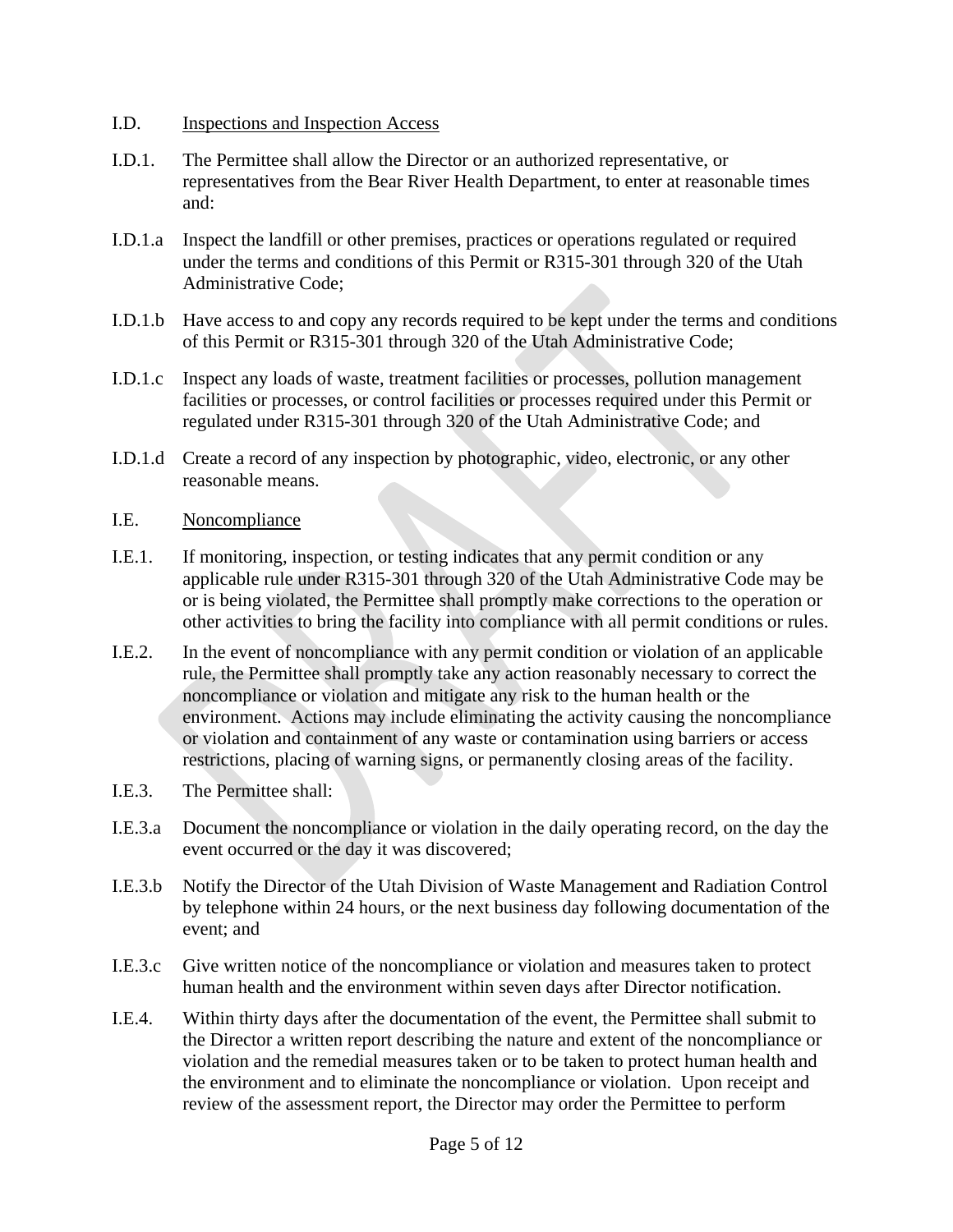appropriate remedial measures including development of a site remediation plan for approval by the Director.

- I.E.5. In an enforcement action, the Permittee may not claim as a defense that it would have been necessary to halt or reduce the permitted activity in order to maintain compliance with R315-301 through 320 of the Utah Administrative Code and this Permit.
- I.F. Revocation
- I.F.1. This Permit is subject to revocation if the Permittee fails to comply with any condition of the Permit. The Director will notify the Permittee in writing prior to any proposed revocation action and such action shall be subject to all applicable hearing procedures established under R305-7 of the Utah Administrative Code and the Utah Administrative Procedures Act.

## I.G. Attachment Incorporation

I.G.1. Attachments to the Permit Application are incorporated by reference into this Permit and are enforceable conditions of this Permit, as are documents incorporated by reference into the attachments. Language in this Permit supersedes any conflicting language in the attachments or documents incorporated into the attachments.

# **II. DESIGN AND CONSTRUCTION**

# II.A. Design and Construction

- II.A.1. The landfill shall be constructed according to the design outlined in Attachment #1 and in the area designated in Attachment #2, including landfill cells, fences, gates, and berms.
- II.A.2. The Permittee shall notify the Director upon completion of construction of any landfill cells or run-on and run-off diversion systems. No landfill cells or run-on and run-off diversion system may be used until construction is approved by the Director and this permit modified.
- II.A.3. The Permittee shall notify the Director of the completion of construction of any final cover system and shall provide all necessary documentation and shall apply for approval of the construction from the Director and modification of this permit.
- II.A.4. If ground water is encountered during excavation of the landfill, the Director shall be notified immediately, and an alternative construction design developed and submitted for approval.

# II.B. Run-On Control

II.B.1. The Permittee shall construct drainage channels and diversions as specified in Attachment #1 and shall always maintain them to effectively prevent runoff from the surrounding area from entering the landfill.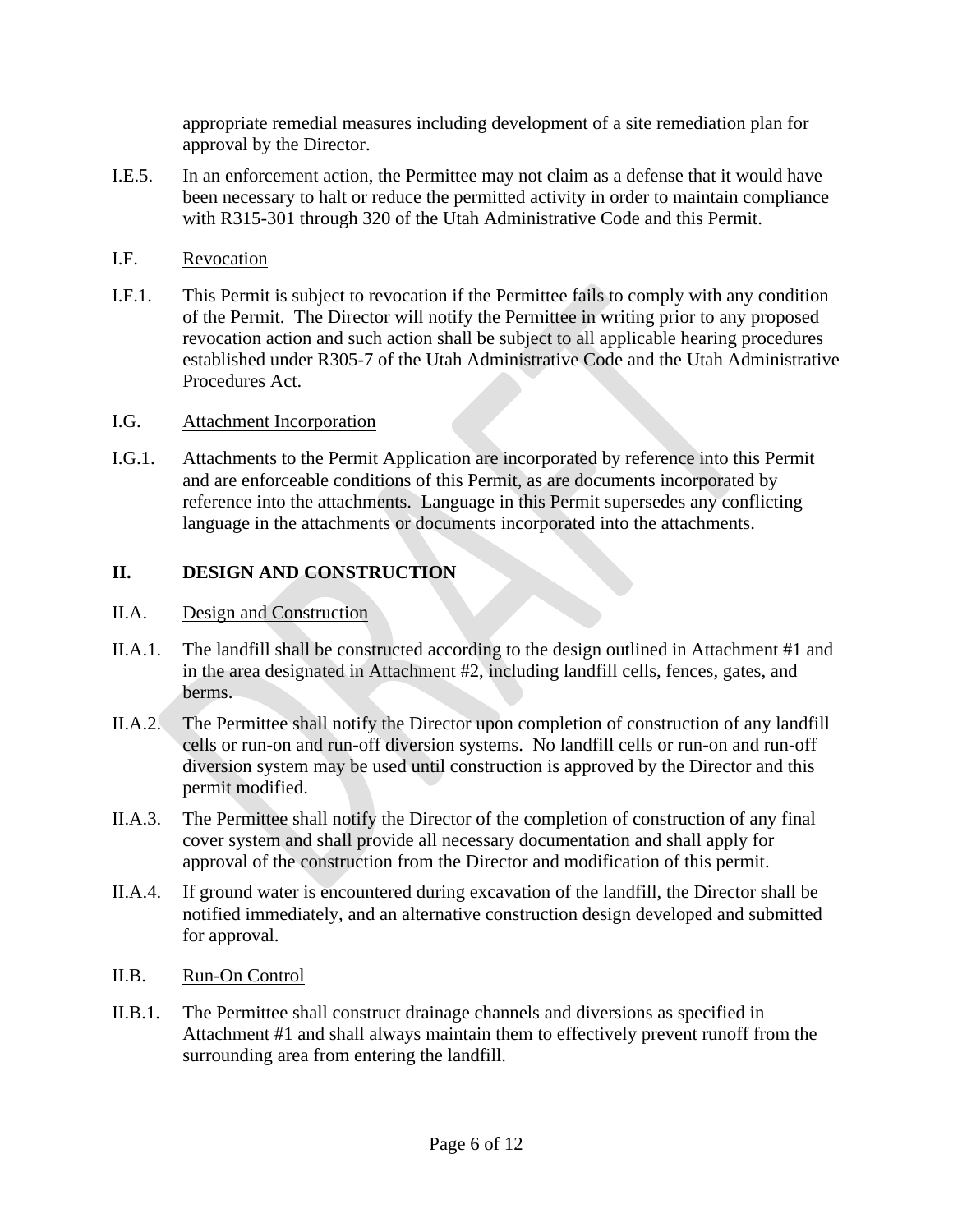## **III. LANDFILL OPERATION**

#### III.A. Operations Plan

- III.A.1. The Permittee shall keep the Operations Plan included in Attachment #3 on site at the landfill or at the location designated in section [III.H](#page-8-0) of this Permit. The Permittee shall operate the landfill in accordance with the operations plan. If necessary, the Permittee may modify the Operations Plan following the procedures of R315-311-2(1) of the Utah Administrative Code and approved of by the Director. The Permittee shall note any modification to the Operations Plan in the daily operating record.
- III.B. Security
- III.B.1. The Permittee shall operate the Landfill so that unauthorized entry to the facility is restricted. The Permittee shall:
- III.B.1.a Lock all facility gates and other access routes during the time the landfill is closed.
- III.B.1.b Have at least one person on site employed by the Permittee at the landfill during all hours that the landfill is open.
- III.B.1.c Construct all fencing and any other access controls as shown in Attachment #1 to prevent access by persons or livestock by other routes.
- III.C. Training
- III.C.1. The Permittee shall provide training for on-site personnel in landfill operation, including waste load inspection, hazardous waste identification, and personal safety and protection.
- III.D. Burning of Waste
- III.D.1. Intentional burning of solid waste is prohibited and is a violation of R315-303-4(2)(b) of the Utah Administrative Code.
- III.D.2. The permittee shall extinguish all accidental fires as soon as reasonably possible.
- III.E. Cover
- III.E.1. The Permittee shall cover the waste as necessary to prevent fires and to control vectors, blowing litter, odor, scavenging, and fugitive dust. The Permittee shall cover wastes that can attract or providing food for vectors, materials that may become windblown litter, or fine materials that may become fugitive dust with a minimum of six inches of earth at the end of the working day in which the wastes are received. The Permittee may use an alternative cover material when the material and operation meet the requirements of R315-303-4(4)(b) through (e) of the Utah Administrative Code.
- III.E.2. The Permittee shall use a minimum of six inches of earthen cover no less than once each month for all wastes received at the landfill. This cover shall consist of soil; no alternative may be used.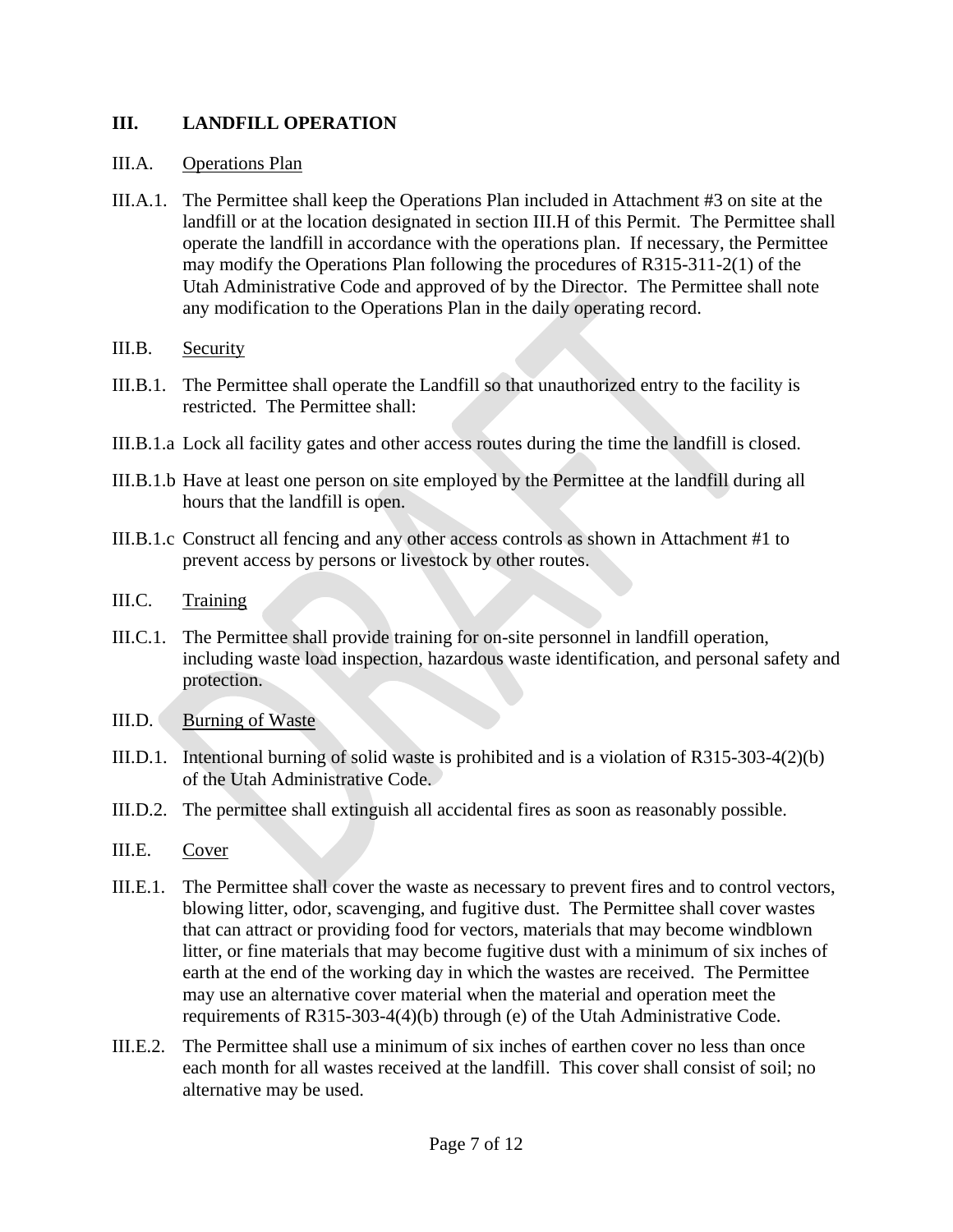- III.E.3. The Permittee shall record in the daily operating record and the operator shall certify, at the end of each quarter of operation when soil or an alternative cover is placed, the amount and type of cover placed and the area receiving cover.
- III.E.4. Cover requirements for dead animals are found in Section [III.L](#page-9-0) of this Permit.
- III.F. Waste Inspections
- III.F.1. The Permittee shall visually inspect incoming waste loads to verify that no wastes other than those allowed by this permit are disposed in the landfill. The Permittee shall conduct a complete waste inspection at a minimum frequency of 1 % of incoming loads, but no less than one complete inspection per day or each day waste is disposed of.
- III.F.2. The Permittee shall inspect all loads suspected or known to have one or more containers capable of holding more than five gallons of liquid to ensure that each container is empty.
- III.F.3. The Permittee shall inspect all loads that the Permittee suspects may contain a waste not allowed for disposal at the landfill.
- III.F.4. The Permittee shall conduct complete random inspections as follows:
- III.F.4.a The Permittee shall conduct the random waste inspection at the working face or an area designated by the Permittee.
- III.F.4.b The Permittee shall direct that waste loads subjected to complete inspection be unloaded at the designated area;
- III.F.4.c Loads shall be spread by equipment or by hand tools;
- III.F.4.d Personnel trained in hazardous waste recognition and recognition of other unacceptable waste shall conduct a visual inspection of the waste; and
- III.F.4.e The personnel conducting the inspection shall record the results of the inspection on a waste inspection form as found in Attachment #4. The Permittee shall place the form in the daily operating record at the end of the operating day.
- III.F.4.f The Permittee or the waste transporter shall properly dispose of any waste found that is not acceptable at the facility at an approved disposal site for the waste type and handle the waste according to the rules covering the waste type.
- III.G. Self Inspections
- III.G.1. The Permittee shall inspect the facility to prevent malfunctions and deterioration, operator errors, and discharges that may cause or lead to the release of wastes or contaminated materials to the environment or create a threat to human health or the environment. The Permittee shall complete these general inspections no less than quarterly and shall cover the following areas: Waste placement, cover; fences and access controls; roads; run-on/run-off controls; final and intermediate cover; litter controls; and records. The Permittee shall place a record of the inspections in the daily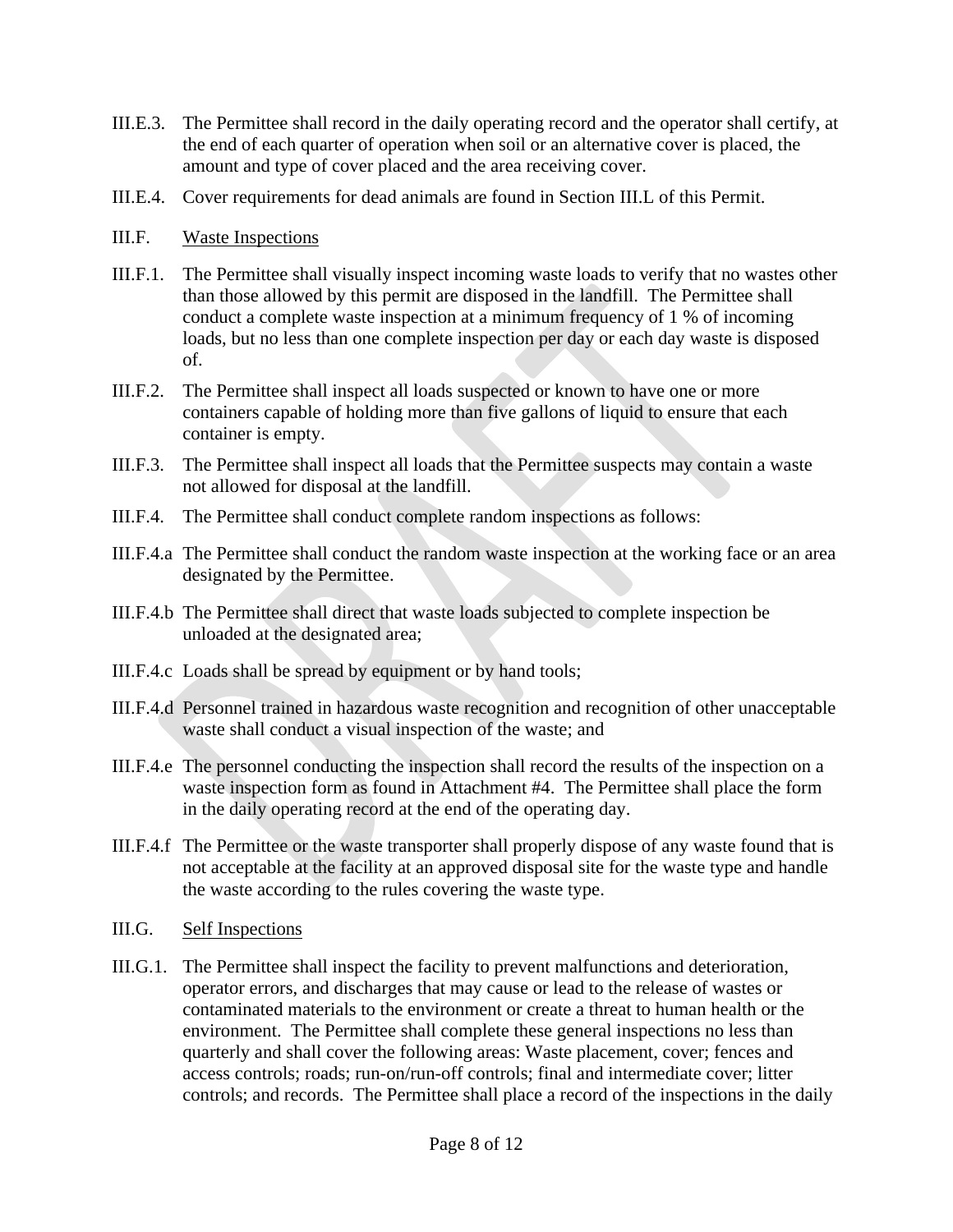operating record on the day of the inspection. The Permittee shall correct the problems identified in the inspections in a timely manner and document the corrective actions in the daily operating record.

#### <span id="page-8-0"></span>III.H. Recordkeeping

- III.H.1. The Permittee shall keep on file at Nucor Environmental Department office, a daily operating record and other general records of landfill operation as required by R315- 302-2(3) of the Utah Administrative Code. The landfill operator, or other designated personnel, shall date and sign the daily operating record maintained at the landfill at the end of each operating day. Each record to be kept shall contain the signature of the appropriate operator or personnel and the date signed. The Daily operating record shall consist of the following two types of documents:
- III.H.1.a Records related to the daily landfill operation or periodic events including:
- III.H.1.a.(i) The number of loads of waste and the weights or estimates of weights or volume of waste received each day of operation and recorded at the end of each operating day;
- III.H.1.a.(ii) Major deviations from the approved plan of operation recorded at the end of the operating day the deviation occurred;
- III.H.1.a.(iii) Results of monitoring required by this Permit recorded in the daily operating record on the day of the event or the day the information is received;
- III.H.1.a.(iv) Records of all inspections conducted by the Permittee, results of the inspections, and corrective actions taken shall be recorded in the record on the day of the event.
- III.H.1.b Records of a general nature including:
- III.H.1.b.(i) A copy of this Permit, including all attachments;
- III.H.1.b.(ii) Results of inspections conducted by representatives of the Director of the Division of Waste Management and Radiation Control, and of representatives of the local Health Department, when forwarded to the Permittee;
- III.H.1.b.(iii) Closure and Post-closure care plans; and
- III.H.1.b.(iv) Records of employee training.
- III.I. Reporting
- III.I.1. The Permittee shall prepare and submit to the Director an Annual Report as required by R315-302-2(4) of the Utah Administrative Code. The Annual Report shall include: the period covered by the report, the annual quantity of waste received, an annual update of the financial assurance mechanism, and all training programs completed.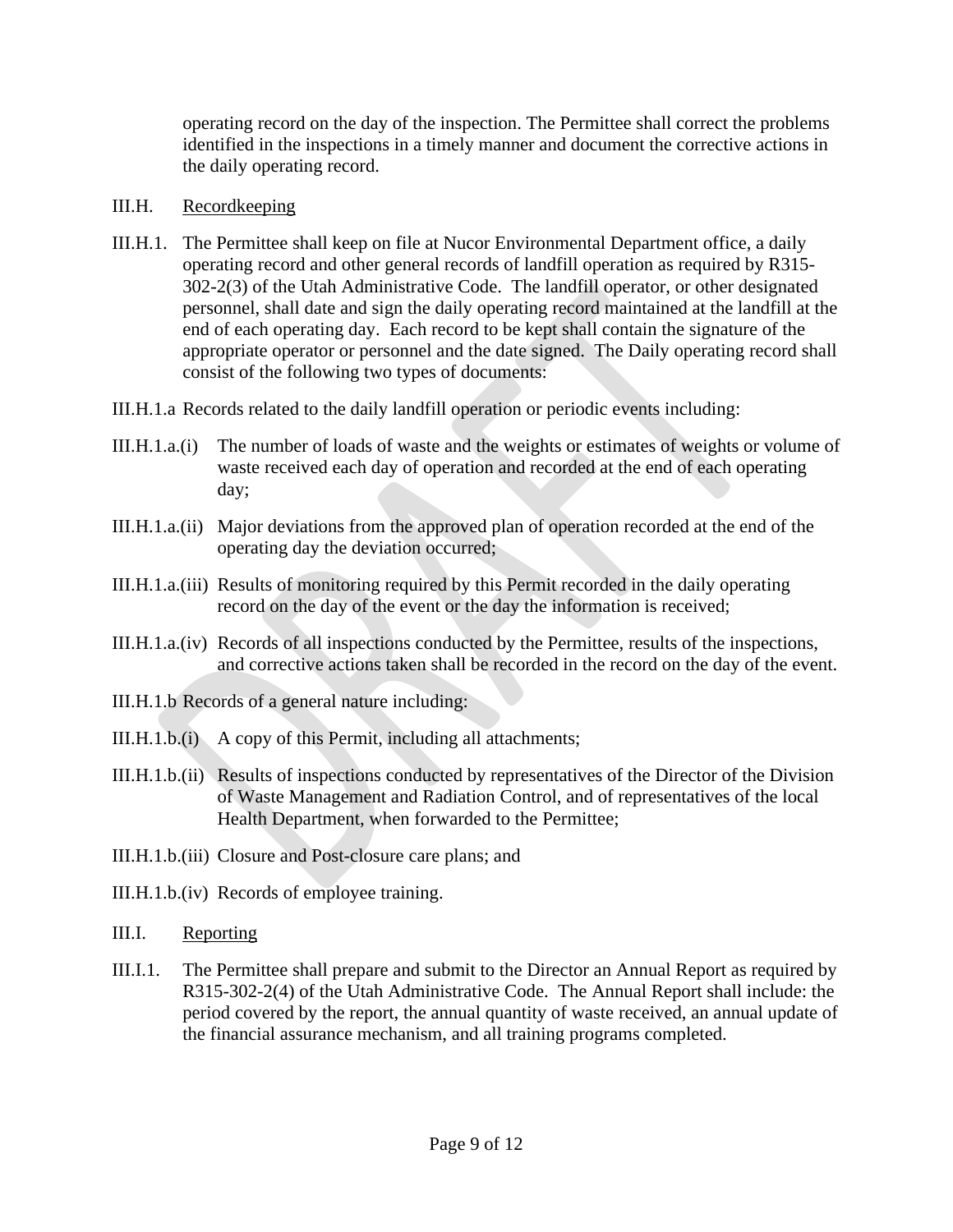- III.J. Roads
- III.J.1. The Permittee shall improve and maintain all access roads within the landfill boundary that are used for transporting waste to the landfill for disposal shall be improved and maintained as necessary to assure safe and reliable all-weather access to the disposal area.
- III.K. Litter Control
- III.K.1. Litter resulting from operations of the landfill shall be minimized. In addition to the litter control plans found in Attachment #3, the Permittee shall implement the following procedures when high wind conditions are present:
- III.K.1.a Reduce the size of the tipping face;
- III.K.1.b Reduce the number of vehicles allowed to discharge at the tipping face at one time;
- III.K.1.c Orient vehicles to reduce wind effects on unloading and waste compaction;
- III.K.1.d Reconfigure tipping face to reduce wind effect;
- III.K.1.e Use portable and permanent wind fencing as needed; and
- III.K.1.f Should high winds present a situation that the windblown litter cannot be controlled, the Permittee shall cease operations of the landfill until the winds diminish.
- <span id="page-9-0"></span>III.L. Disposal of Special Wastes
- III.L.1. The Permittee may dispose of animal carcasses in the landfill working face and shall cover them with other solid waste or earth by the end of the operating day in which the carcasses are received. Alternatively, the Permittee/s may dispose of animal carcasses in a special trench or pit prepared for the acceptance of dead animals. If a special trench is used, the Permittee shall cover animals placed in the trench with six inches of earth by the end of each operating day.

# **IV. CLOSURE REQUIREMENTS**

- IV.A. Closure
- IV.A.1. Final cover of the landfill shall be as shown in Attachment #1. The final cover shall meet, at a minimum, the standard design for closure as specified in R315-305-5(5)(b) of the Utah Administrative Code.
- IV.B. Title Recording
- IV.B.1. The Permittee shall meet the requirements of R315-302-2(6) of the Utah Administrative Code by recording a notice with the Box Elder County Recorder as part of the record of title that the property has been used as a landfill. The notice shall include waste disposal locations and types of waste disposed. The Permittee shall provide the Director the notice as recorded.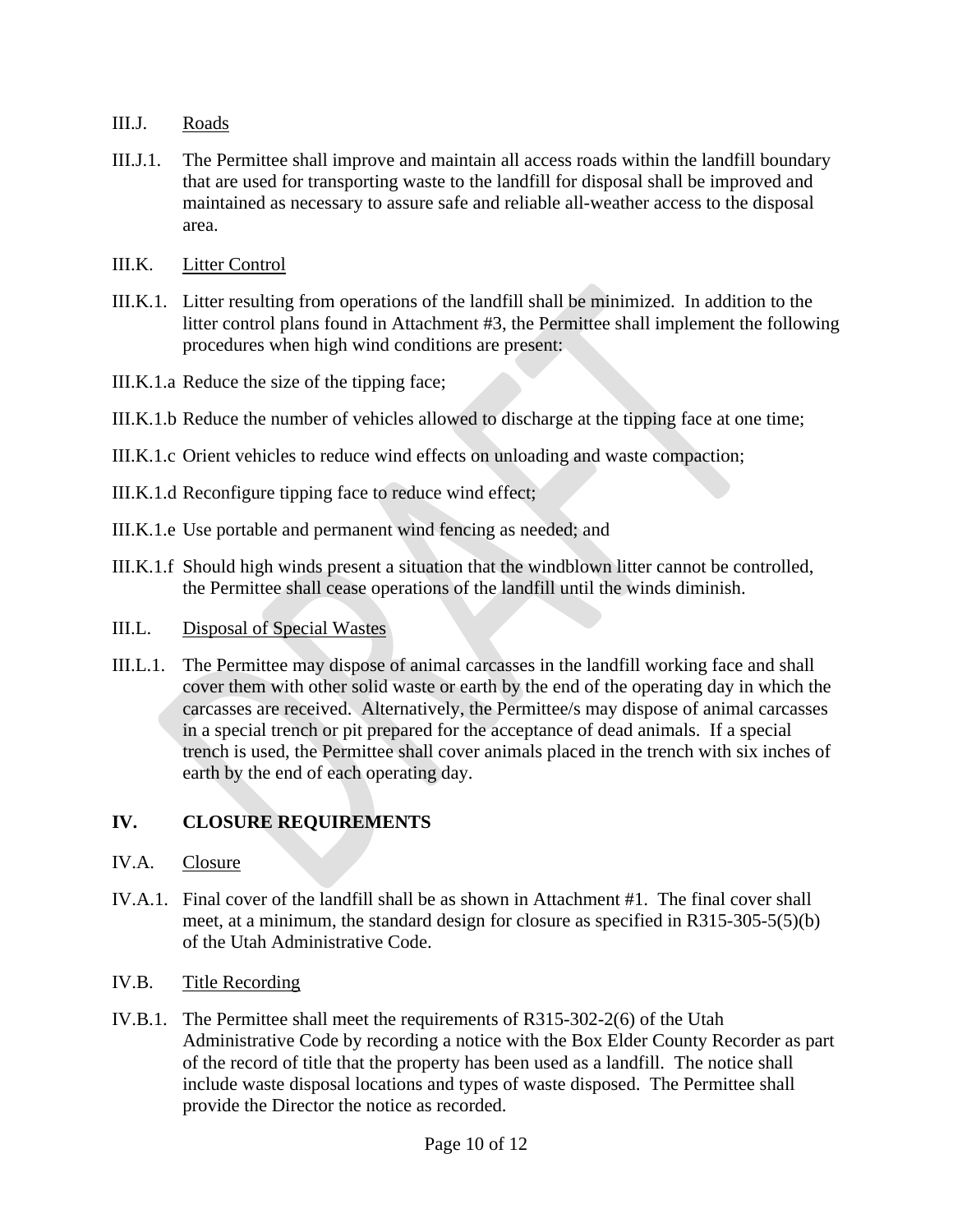### IV.C. Post-Closure Care

- IV.C.1. The Permittee shall perform post-closure care at the closed landfill in accordance with the Post-Closure Care Plan contained in the Permit Application. Post-closure care shall continue until all waste disposal sites at the landfill have stabilized and the finding of R315-302-3(7)(c) of the Utah Administrative Code is made.
- IV.D. Financial Assurance

#### IV.E. Financial Assurance

- IV.E.1. The Permittee shall keep in effect and active the currently approved financial assurance mechanism or another approved mechanism that meets the requirements of R315-309 of the Utah Administrative Code and is approved by the Director to cover the costs of closure and post-closure care at the landfill. The Permittee shall adequately fund and maintain the financial assurance mechanism to provide for the cost of closure at any stage or phase or anytime during the life of the landfill or the permit life, whichever is shorter.
- IV.F. Financial Assurance Annual Update
- IV.F.1. The Permittee shall submit an annual revision of closure and post-closure costs for inflation and financial assurance funding as required by R315-309-2(2) of the Utah Administrative Code, to the Director as part of the annual report.
- IV.G. Closure Cost and Post-Closure Cost Revision
- IV.G.1. The Permittee shall submit a complete revision of the closure and post-closure cost estimates by the Closure Cost Revision Date listed on the signature page of this Permit and any time the facility is expanded, any time a new cell is constructed, or any time a cell is expanded.

### **V. ADMINISTRATIVE REQUIREMENTS**

- V.A. Permit Modification
- V.A.1. Modifications to this Permit may be made upon application by the Permittee or by the Director following the procedures specified in R315-311-2 of the Utah Administrative Code. The Permittee shall be given written notice of any permit modification initiated by the Director.
- V.A.2. Permit Transfer
- V.A.2.a This Permit may be transferred to a new Permittee or new Permittee/s by complying with the permit transfer provisions specified in R315-310-11 of the Utah Administrative Code.